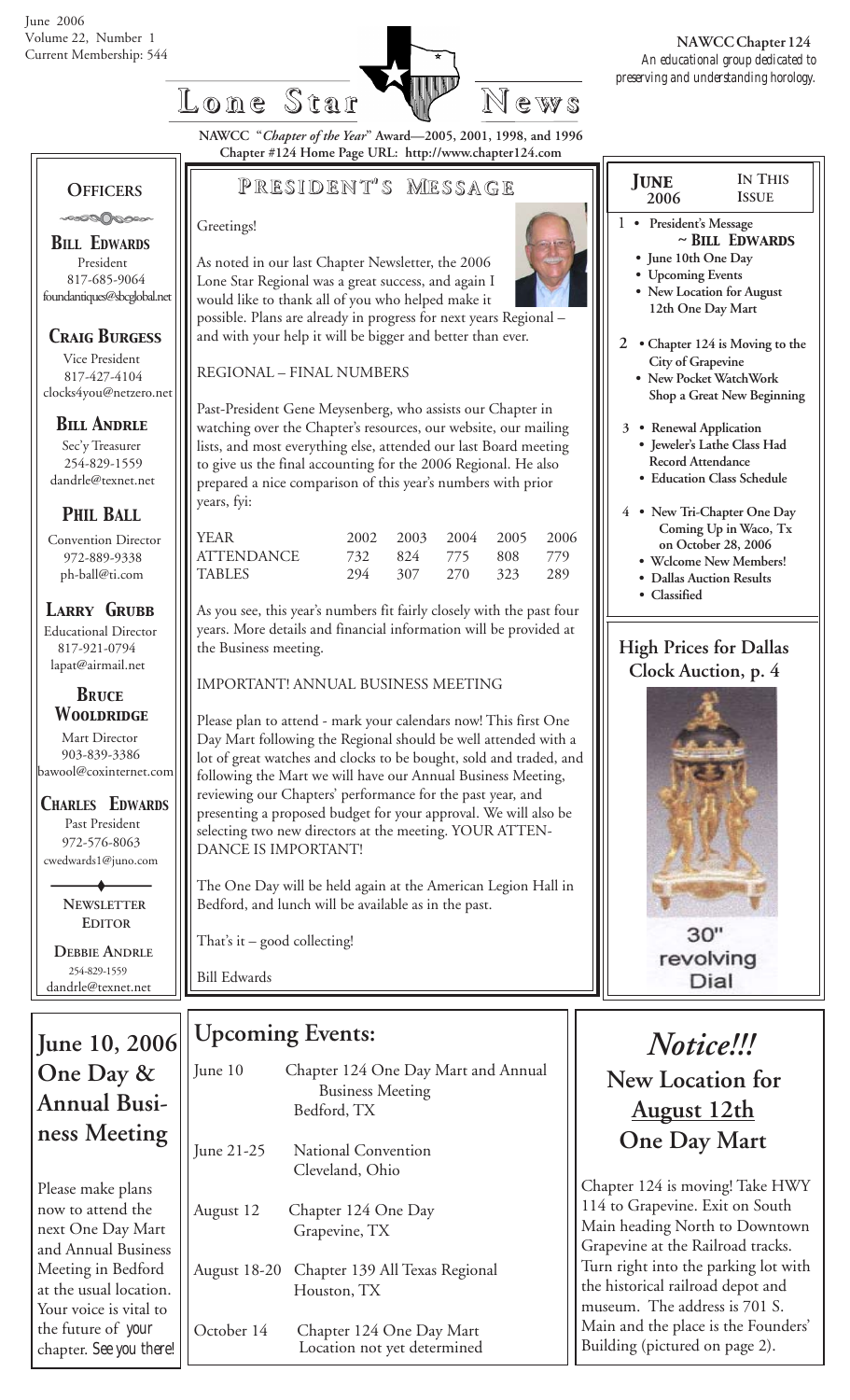# Time to Start Thinking "Grapevine" - Grapevine, TX  **New Home for Chapter 124**

Old City Park is now history for Chapter 124. The new location is the City of Grapevine. It is conveniently located near the DFW Airport. A couple of classes have already been held here. With a little tweaking here and there, things should work out much better. Of course it would really be nice if Chapter 124 had its very own building, but there is just not enough money in the till for that right now. Maybe some day. Meanwhile, future classes and One Day Marts will be hosted here.



The Grapevine Railroad Depot which houses the City of Grapevine's Railroad Museum



Across the parking lot from the museum is the Founders' Building where the classes are currently being held - also future One Days.



# **First Pocket Watch Work Shop Was Great Beginning**

Students from the 2005 NAWCC Pocket Watch Suitcase Class reunite to form the first Pocket Watch Work Shop. This work shop allowed them to just get together and hone their skills with guest master watchmker, John Marchant, there to guide them. There will be another Pocket Watch Suitcase Class in November to recruit even more enthusiasts. No prior skills are required for the Suitcase Class, but the Work Shop requires some basic skills and formal training. More Pocket Watch Work Shops will be scheduled in the near future.



Volunteer Guest Instructor John Marchant (left) did an excellent job guiding students working on their pocket watch projects. Robert Connell (center) and John Waguespack (right) learn from a master. watchmaker.



Clinton Kleen and Robert Connell clean their watch movement parts prior to assembling them back together. Clinton is working with Bill Andrle to help build this program. Bill Andrle (not pictured) is taking photos.

# **Pocket Watch Tools, Parts and Movements Needed for New Pocket Watch Work Shops**

If anyone has some old pocket watch materials they cannot use anymore, any and all donations to the chapter would be greatly appreciated. There is nothing more discouraging for beginning students than not being able to find parts to fix their pocket watch project in class. Materials such as crystals, hands, jewels, main springs, stems, and staffs are particularly needed Movements, partial or whole, and tools are needed also. Please contact Bill Andrle at 254-829-1559 or Larry Grubb at 817- 921-0794.



Johh Ackers working on an Elgin pocket watch that needed a balance jewel. Luckily, one was found. John is one of the most enthusiastic students and had a great time.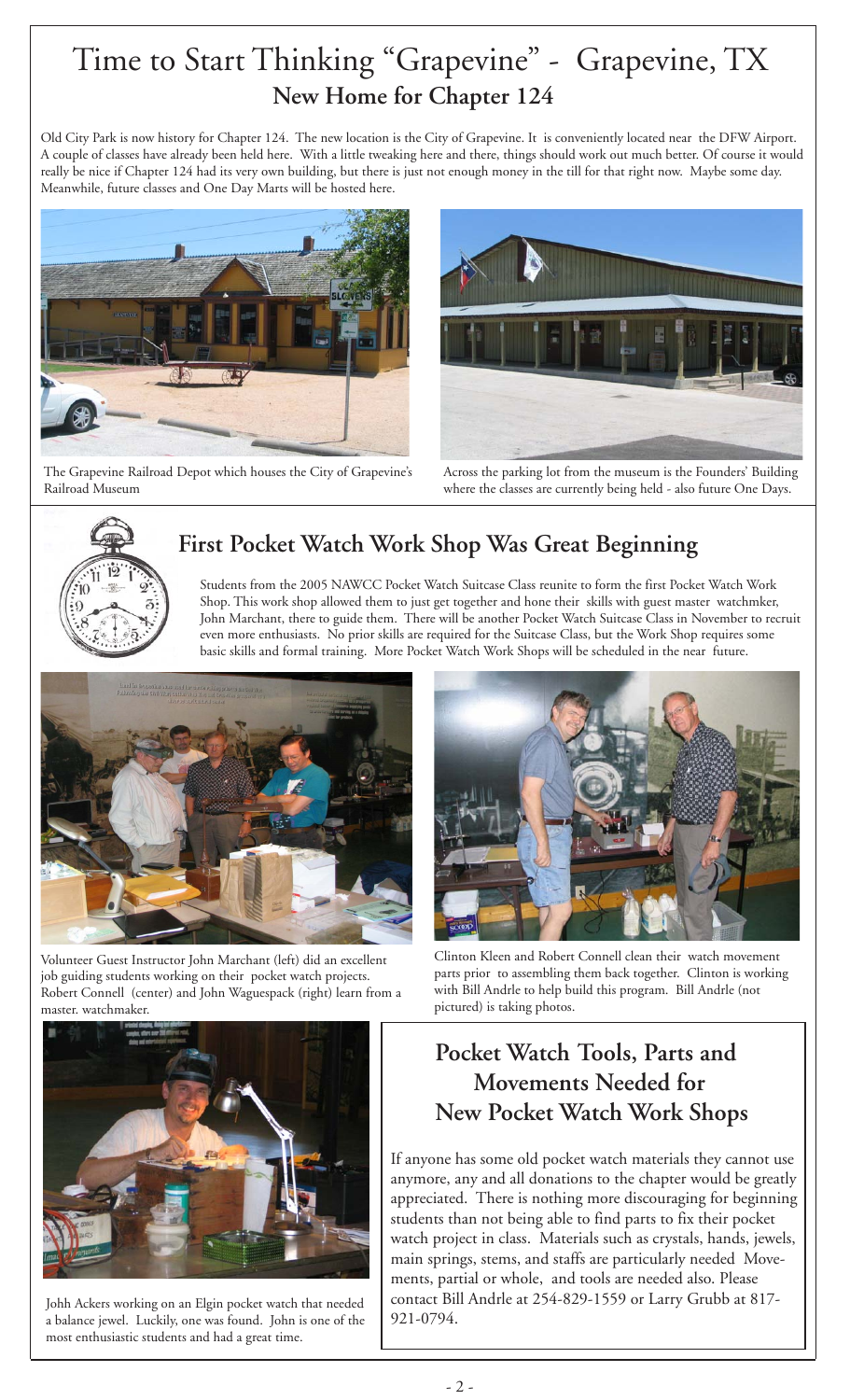| An educational group dedicated to preserving and understanding horology.<br>Complete & send with applicable check made payable to LONE STAR CHAPTER #124<br>to GENE MEYSENBURG GM1000@PRODIGY.NET, 11028 Creekmere, Dallas TX 75218 | APPLICATION/RENEWAL for LONE STAR CHAPTER 124, NAWCC<br>$\Box$ New #124 Member<br>Renew my membership                                                                                                                                                                   | Dues are \$10 per year.<br>yrs $@$ \$10 =<br>Join/renew for 1 - 5 years |
|-------------------------------------------------------------------------------------------------------------------------------------------------------------------------------------------------------------------------------------|-------------------------------------------------------------------------------------------------------------------------------------------------------------------------------------------------------------------------------------------------------------------------|-------------------------------------------------------------------------|
| Please PRINT:<br>Mr Mrs Miss Ms (Please check appropriate blank.)                                                                                                                                                                   | Check appropriate box:<br>To join Chapter #124, you must be an NAWCC member, or have applied for NAWCC<br>membership. Have you applied for National membership, but haven't gotten a member-<br>ship number? Check here __, [Date of your application/check to National |                                                                         |
|                                                                                                                                                                                                                                     | $NAME \_\_\_\_\_\_$                                                                                                                                                                                                                                                     |                                                                         |
|                                                                                                                                                                                                                                     |                                                                                                                                                                                                                                                                         |                                                                         |
|                                                                                                                                                                                                                                     | $CITY$ $ZIP$ $ZIP$ $ZIP$                                                                                                                                                                                                                                                |                                                                         |
| E-Mail:                                                                                                                                                                                                                             |                                                                                                                                                                                                                                                                         |                                                                         |
| I'm most interested in                                                                                                                                                                                                              |                                                                                                                                                                                                                                                                         |                                                                         |
| Who recommended you?                                                                                                                                                                                                                | $NAWCC \#$                                                                                                                                                                                                                                                              | 06/06                                                                   |

### **Jewelers Lathe Class Has Record Attendance**



Instructor Russ Aikins (seated) packs them in again for the Jeweler's Lathe Class. Russ is demonstrating lathe disassembly.



Top Left to Right: Jeff Waguespack, Kevin Gipp, Troy Worthy, Larry Grubb, Ron Gilroy, Gary Helmcamp, John Ackers, Instructor Russ Aikins, and Ross Mancuro. Bottom Left to Right: Hugh Slough, Evelyn Slough, and Lorne Kane. Assisting Russ was Bill Andrle (not pictured).

# *Upcoming Education Classes Upcoming Education Classes*

 **Check Chapter 124 Website @ www. chapter124.com for Any Changes or Updates**

 **Location for Classes :** Founder's Building, 701 S. Main, Grapevine, TX.

| <b>CLASS</b>                                         | <b>DATE</b>                                       | <b>COST</b> | <b>INSTRUCTOR</b>                  |
|------------------------------------------------------|---------------------------------------------------|-------------|------------------------------------|
| <b>Chime Clock</b><br>Repair 300                     | July 22, 23 & 29, 30<br>9 AM to 5 PM              | \$100.00    | Phil Ball<br>972-889-9338          |
| <b>Weight Driven</b><br>Clock Repair 400             | August 26 & 27,<br>Sept. 2 & 3<br>9AM to 5 PM     | \$100.00    | Phil Ball<br>972-889-9338          |
| <b>Reversed Glass</b><br>Painting                    | Sept. 23 & 24<br>9AM to 5 PM                      | \$50.00     | Phil Gregory<br>972-717-4021       |
| Clock Repair 100                                     | Sept. 30 & Oct.1,<br>October 7 & 8<br>9AM to 5 PM | \$100.00    | Mark Vozar<br>817-399-9894         |
| Dial Painting                                        | October 28 & 29,<br>November 4 & 5<br>9AM to 5 PM | \$100.00    | Phil Gregory<br>972-717-4021       |
| <b>NAWCC Pocket Watch</b><br>(Basic) Suit Case Class | November 9-12<br>9AM to 5 PM                      | \$275.00    | <b>Bill Andrle</b><br>254-829-1559 |